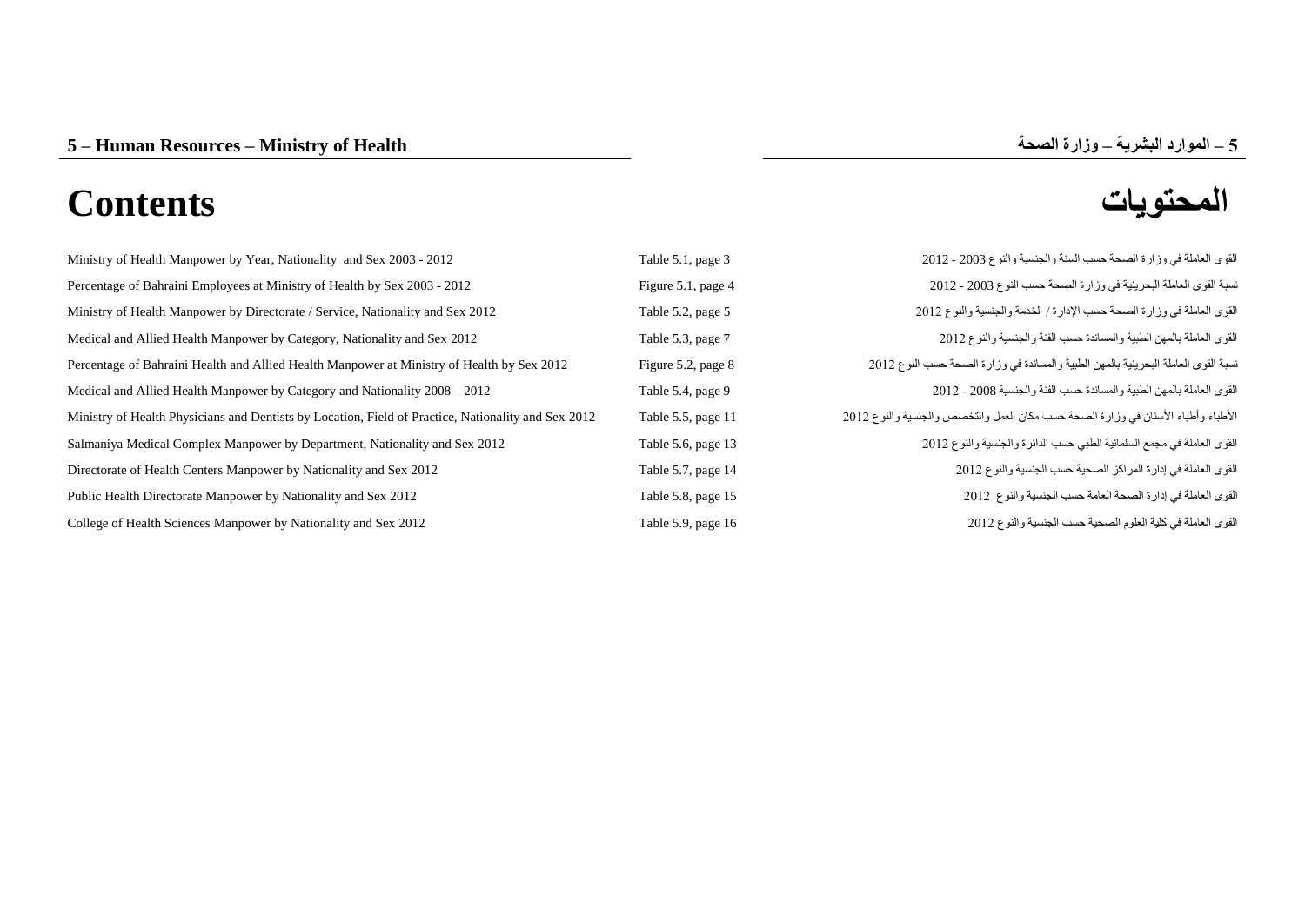<span id="page-1-0"></span>

|                 | Total        | Non-Bahraini الجملة |       |        |        |      | Bahraini غير بحريني |        |       |       |
|-----------------|--------------|---------------------|-------|--------|--------|------|---------------------|--------|-------|-------|
| $\%$            |              |                     |       |        |        |      |                     |        |       |       |
| بحريني          | الجملة       | أنشى                | ذكر   | الجملة | أنثى   | نكر  | الجملة              | أنشى   | ذكر   | السنة |
| <b>Bahraini</b> | <b>Total</b> | Female              | Male  | Total  | Female | Male | Total               | Female | Male  | Year  |
| 84.9            | 7,449        | 4,153               | 3,296 | 1,127  | 837    | 290  | 6,322               | 3,316  | 3,006 | 2003  |
| 83.9            | 7,716        | 4,336               | 3,380 | 1,239  | 920    | 319  | 6,477               | 3,416  | 3,061 | 2004  |
| 84.6            | 7,996        | 4,572               | 3,424 | 1,234  | 959    | 275  | 6,762               | 3,613  | 3,149 | 2005  |
| 82.1            | 8,397        | 4,906               | 3,491 | 1,499  | 1,185  | 314  | 6,898               | 3,721  | 3,177 | 2006  |
| 81.4            | 8,859        | 5,225               | 3,634 | 1,646  | 1,316  | 330  | 7,213               | 3,909  | 3,304 | 2007  |
| 80.4            | 9,110        | 5,437               | 3,673 | 1,784  | 1,450  | 334  | 7,326               | 3,987  | 3,339 | 2008  |
| 79.8            | 9,282        | 5,612               | 3,670 | 1,877  | 1,523  | 354  | 7,405               | 4,089  | 3,316 | 2009  |
| 79.9            | 9,421        | 5,738               | 3,683 | 1,894  | 1,529  | 365  | 7,527               | 4,209  | 3,318 | 2010  |
| 79.3            | 9,656        | 5,973               | 3,683 | 2,002  | 1,611  | 391  | 7,654               | 4,362  | 3,292 | 2011  |
| 79.1            | 9,821        | 6,133               | 3,688 | 2,055  | 1,629  | 426  | 7,766               | 4,504  | 3,262 | 2012  |

# **جدول 5.1 Table القوى العاملة في وزارة الصحة حسب السنة والجنسية والنوع 2003 - 2012 Ministry of Health Manpower by Year, Nationality and Sex 2003 - 2012**

مالحظة: تم إضافة العاملين بنظام جزئي منذ عام 2004 . 2004. since added were manpower time-Part :Note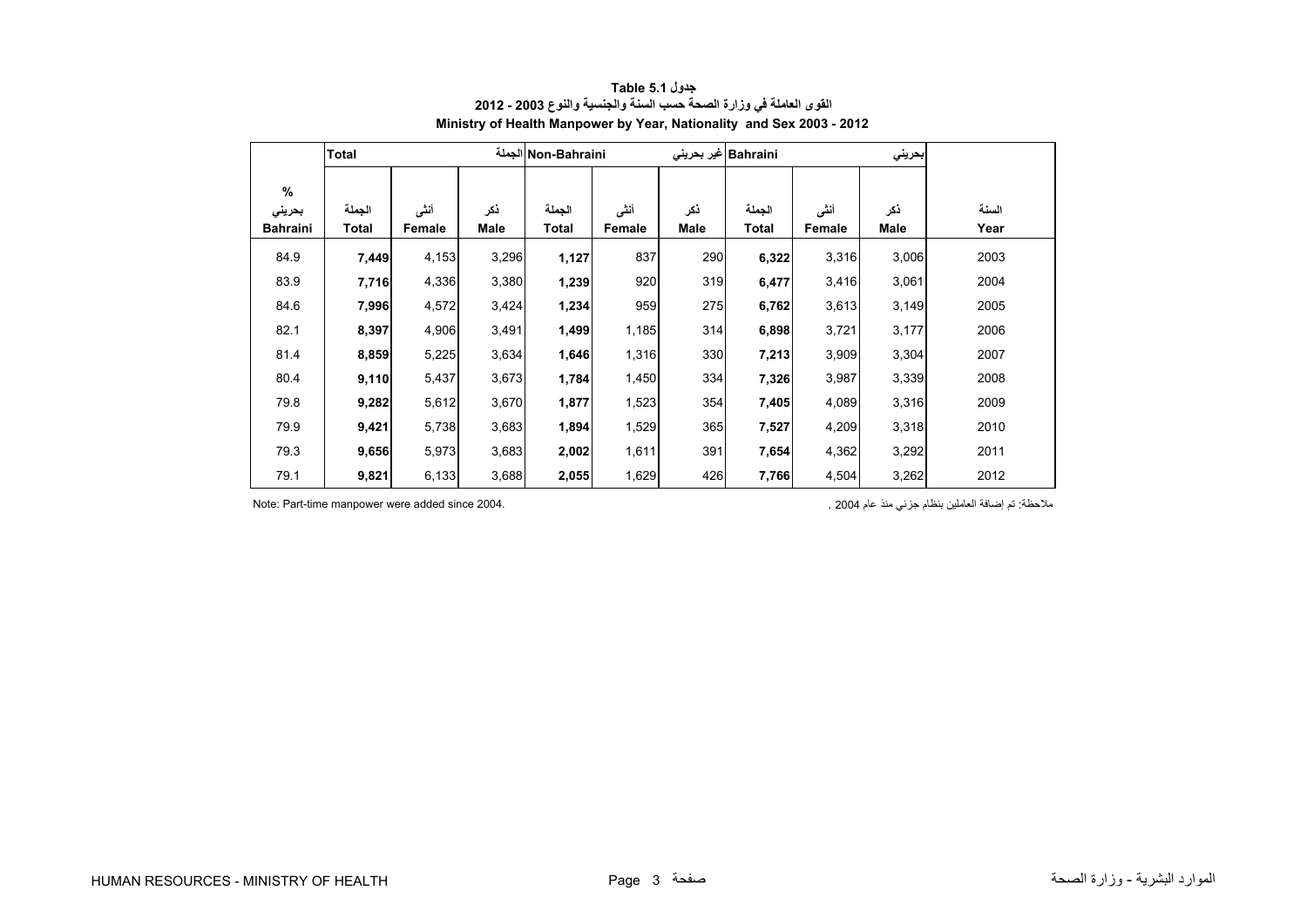**رسم بياني 5.1 Figure نسبة القوى العاملة البحرينية في وزارة الصحة حسب النوع 2003 - 2012 Percentage of Bahraini Employees at Ministry of Health by Sex 2003 - 2012**

<span id="page-2-0"></span>

Percentage of Bahraini Total

مرجع : جدول 5.1 5.1 Table :Reference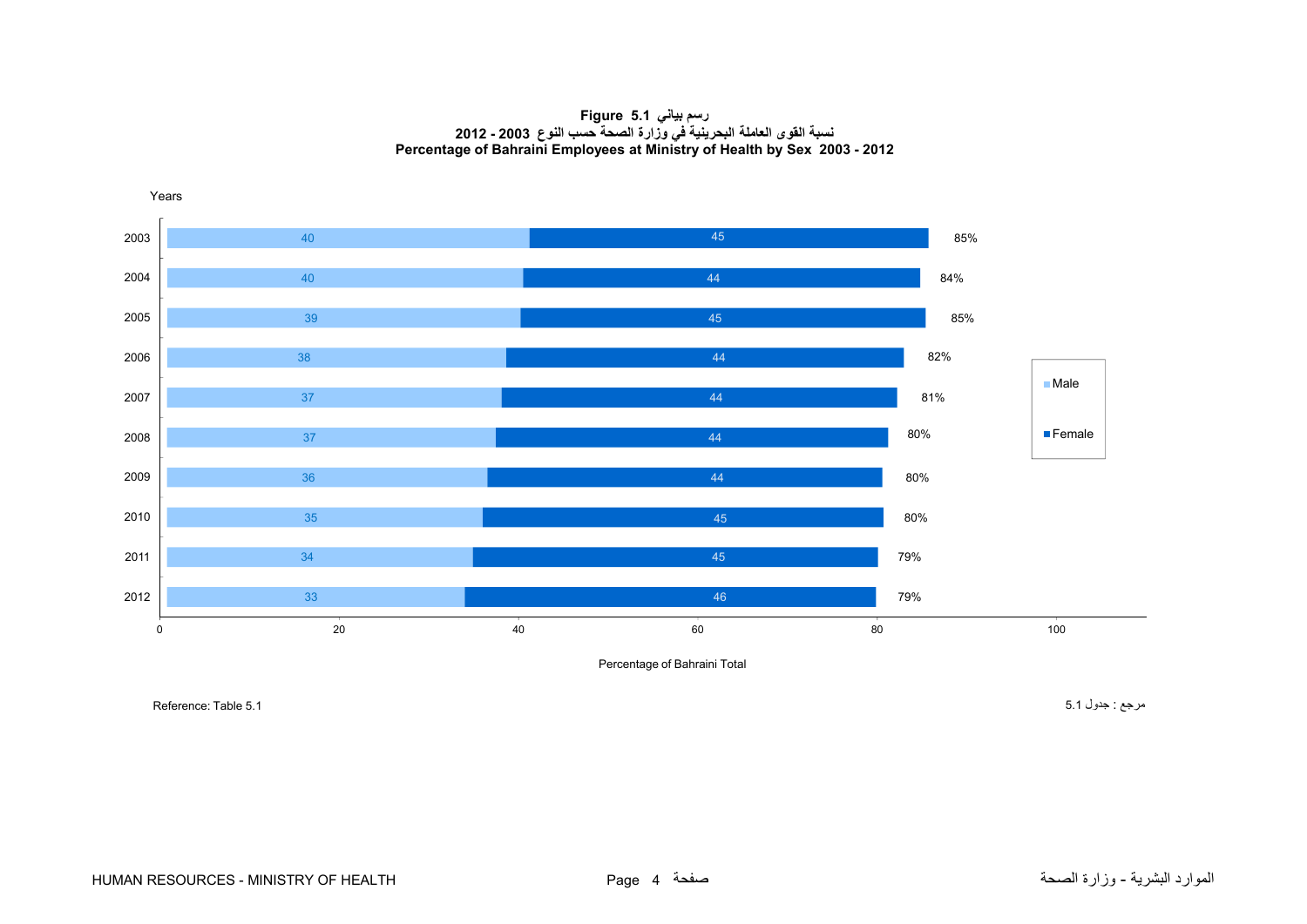# **جدول 5.2 Table القوى العاملة في وزارة الصحة حسب اإلدارة / الخدمة والجنسية والنوع <sup>2012</sup> Ministry of Health Manpower by Directorate / Service, Nationality and Sex 2012**

<span id="page-3-0"></span>

|                                                 |                  |                                |                        |                | غیر بحرینی     | بحريني          |                    |                                              |
|-------------------------------------------------|------------------|--------------------------------|------------------------|----------------|----------------|-----------------|--------------------|----------------------------------------------|
|                                                 |                  |                                |                        |                | Non-Bahraini   | <b>Bahraini</b> |                    |                                              |
| Directorate / Service                           |                  | %<br>بحريني<br><b>Bahraini</b> | الجملة<br><b>Total</b> | أنشى<br>Female | نكر<br>Male    | أنشى<br>Female  | ذکر<br><b>Male</b> | الإدارة / الخدمة                             |
| <b>Office of H.E. The Minister</b>              |                  | 100                            | $\overline{7}$         |                |                |                 | 6                  | مكتب سعادة الوزير                            |
| Office of Legal Affairs                         |                  | 67                             | 6                      |                | $\overline{2}$ |                 | $\overline{2}$     | مكتب الشئون القانونية                        |
| <b>Quality Management Section</b>               |                  | 100                            |                        |                |                |                 |                    | قسم إدارة الجودة                             |
| <b>Internal Audit Unit</b>                      |                  | 67                             | $\mathbf{3}$           |                |                |                 |                    | وحدة التدقيق الداخلي                         |
| Directorate of Public & International Relations |                  | 100                            | 18                     |                |                | 10              | 8                  | إدارة العلاقات العامة والدولية               |
| Programmes Co-ordination Unit                   |                  | 100                            | 4                      |                |                | $\overline{2}$  | $\overline{2}$     | وحدة تنسيق البرامج                           |
|                                                 | <b>Sub Total</b> | 93                             | 43                     |                | 3              | 22              |                    | الجملة 18                                    |
| <b>Office of Undersecretary</b>                 |                  | 100                            | 5 <sub>5</sub>         |                |                |                 |                    | مكتب وكيل الوزارة                            |
| <b>Medical Commission</b>                       |                  | 100                            | 6                      |                |                |                 |                    | اللجان الطبية                                |
| Fire & Safety                                   |                  | 100                            | $\mathbf{3}$           |                |                |                 | 3                  | الحريف والسلامة                              |
| Directorate of Pharmacy & Drug Control          |                  | 74                             | 19                     |                | 3              | $\overline{7}$  |                    | إدارة الصيدلة ومراقبة الأدوية                |
| Office of Licensure & Registration              |                  | 100                            | 27                     |                |                | 19              | 8                  | مكتب التسجيل والتراخيص                       |
| Programmes Management Unit                      |                  | 75                             | 4                      |                |                | $\overline{2}$  | $\mathbf{1}$       | وحدة ادارة البرامج                           |
| <b>Volunteer Position Pool</b>                  |                  | 99                             | 136                    |                |                | 102             | 33                 | مجمع المتطوعين                               |
| Health Reinforcement Directorate                |                  | 100                            | 30                     |                |                | 22              | 8                  | إدارة تعزيز الصحة                            |
|                                                 | <b>Sub Total</b> | 97                             | 230                    |                | 3              | 158             |                    | الجملة 65                                    |
| Office of Assistant Undersecretary for          |                  | 100                            | 5 <sub>5</sub>         |                |                | 2               | 3                  | مكتب الوكيل المساعد للموارد البشرية والخدمات |
| <b>Human Resources and Services</b>             |                  |                                |                        |                |                |                 |                    |                                              |
| Directorate of Human Resources                  |                  | 99                             | 69                     |                |                | 40              | 28                 | إدارة الموارد البشرية                        |
| Directorate of Services                         |                  | 100                            | 190                    |                |                | 5               | 185                | إدارة الخدمات                                |
| Directorate of Materials Management             |                  | 100                            | 110                    |                |                | 27              | 83                 | إدارة المواد والتجهيزات                      |
| Laundry                                         |                  | 100                            | 79                     |                |                | 17              | 62                 | المغسلة                                      |
|                                                 | <b>Sub Total</b> | 100                            | 453                    |                |                | 91              |                    | الجملة 361                                   |
| <b>Office of Assistant Undersecretary for</b>   |                  | 100                            | 4                      |                |                |                 |                    | مكتب الوكيل المساعد للشئون المالية والفنية   |
| <b>Finance and Technical Affairs</b>            |                  |                                |                        |                |                |                 |                    |                                              |
| Directorate of Financial Resources              |                  | 97                             | <b>70</b>              |                | $\overline{2}$ | 32              | 36                 | إدار ة المو ار د المالية                     |
| Directorate of Engineering and Maintenance      |                  | 98                             | 260                    |                | 5              | 11              | 244                | إدارة الهندسة والصيانة                       |
| Directorate of Medical Equipment                |                  | 78                             | 58                     |                | 13             | $\overline{7}$  | 38                 | إدار ة المعدات الطببة                        |
|                                                 | <b>Sub Total</b> | 95                             | 392                    |                | 20             | 50              |                    | الجملة 322                                   |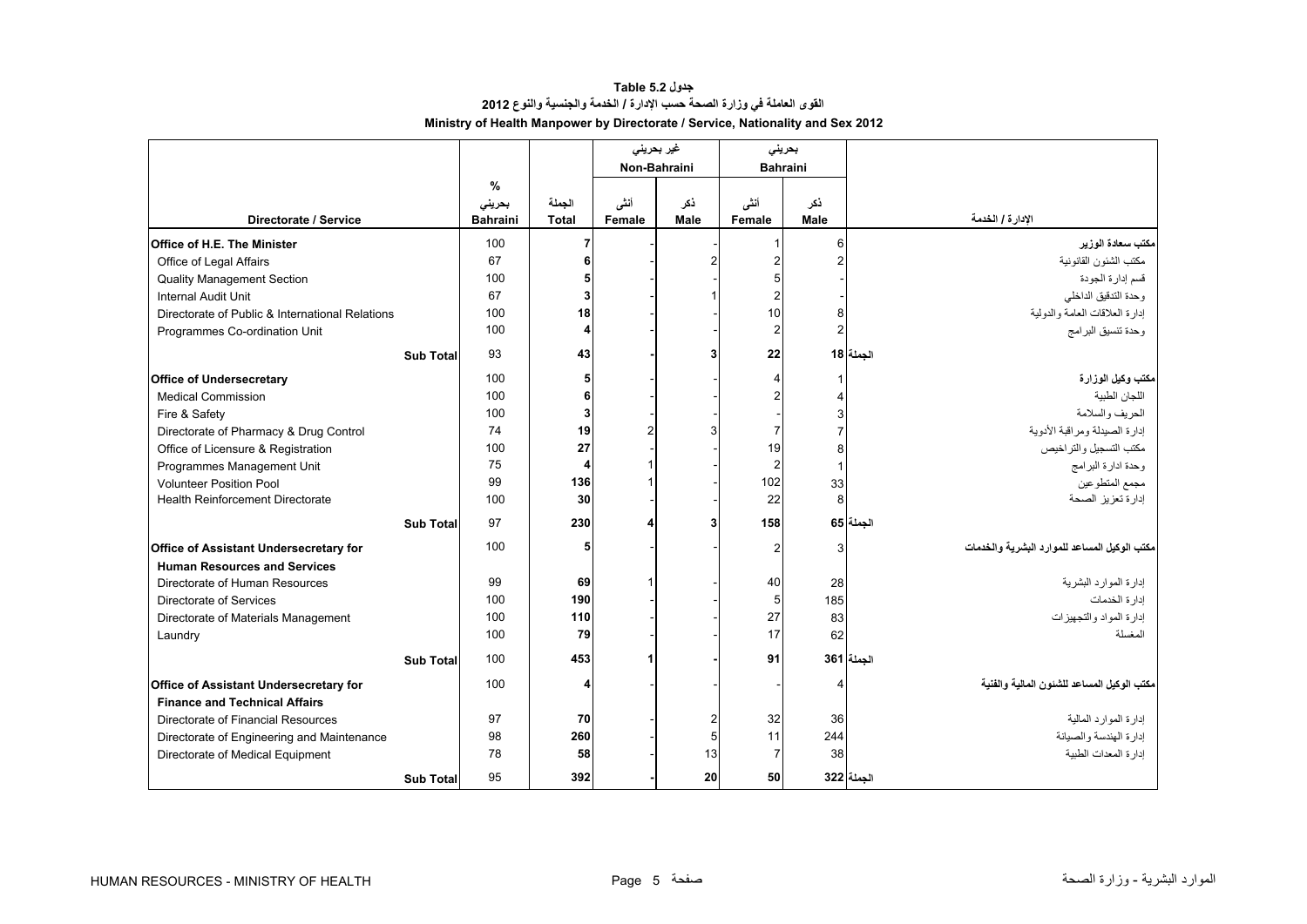# **Ministry of Health Manpower by Directorate / Service, Nationality and Sex 2012 (Cont'd) Table 5.2 جدول ) تابع( القوى العاملة في وزارة الصحة حسب اإلدارة / الخدمة والجنسية والنوع <sup>2012</sup>**

|                                                         |                 |              | غیر بحرینی     |             | بحرينى          |                |                                                           |
|---------------------------------------------------------|-----------------|--------------|----------------|-------------|-----------------|----------------|-----------------------------------------------------------|
|                                                         |                 |              | Non-Bahraini   |             | <b>Bahraini</b> |                |                                                           |
|                                                         | %               |              |                |             |                 |                |                                                           |
|                                                         | بحرينى          | الجملة       | أنشى           | ڏکر         | أنشى            | ذکر            |                                                           |
| Directorate / Service                                   | <b>Bahraini</b> | <b>Total</b> | Female         | <b>Male</b> | Female          | Male           | الإدارة / الخدمة                                          |
| <b>Office of Assistant Undersecretary for Primary</b>   | 88              | 8            |                |             | 5 <sup>1</sup>  | $\overline{2}$ | مكتب الوكيل المساعد للر عاية الصحية الأولية والصحة العامة |
| <b>Health Care &amp; Public Health</b>                  |                 |              |                |             |                 |                |                                                           |
| Directorate of Health Centers                           | 98              | 654          | 9              |             | 388             | 253            | إدارة المراكز الصحبة                                      |
| <b>Elderly Care Home Service</b>                        | 100             | 24           |                |             | 13              | 11             | خدمات رعاية المسنين المنزلية                              |
| Pre-Employment Examination                              | 83              | 36           | $\overline{4}$ |             | 25              | 5              | فحص اللباقة للعمل                                         |
| Maternal and Child Health Services                      | 82              | 33           | $\overline{4}$ |             | 23              | $\overline{4}$ | خدمات رعاية الامومة و الطفولة                             |
| <b>Health Centers Medical Services</b>                  | 87              | 624          | 24             | 57          | 437             | 106            | الخدمات الطبية للمراكز الصحية                             |
| National School Health Program                          | 99              | 91           | $\mathbf{1}$   |             | 83              | $\overline{7}$ | برنامج الصحة المدرسية                                     |
| Directorate of Public Health                            | 99              | 423          |                |             | 130             | 290            | إدارة الصحة العامة                                        |
| Nursing Services Primary Care & Public Health           | 71              | 598          | 163            |             | 388             | 39             | خدمات التمر يض للر عاية الأولية و الصحة العامة            |
| Dental & Oral Health Services                           | 96              | 158          | $\mathbf{1}$   | 5           | 125             | 27             | خدمات صحة الفم و الأسنان                                  |
| <b>Sub Total</b>                                        | 89              | 2.649        | 207            | 81          | 1.617           |                | الحملة 744                                                |
| <b>Office of Assistant Undersecretary for Hospitals</b> | 80              | 5            | 1              |             |                 | $\overline{2}$ | مكتب الوكيل المساعد لشئون المستشفيات                      |
| Dietetics Unit                                          | 65              | 17           | 5              |             | 9               | $\overline{2}$ | وحدة التغذبة                                              |
| Salmaniya Medical Complex Administration Services       | 100             | 776          | $\mathbf{1}$   |             | 262             | 511            | الخدمات الإدارية لمجمع السلمانية الطبي                    |
| Salmaniya Medical Complex Medical Services              | 76              | 1.116        | 82             | 187         | 453             | 394            | الخدمات الطبية لمجمع السلمانية الطبي                      |
| Secondary Nursing Services *                            | 55              | 3,142        | 1,291          | 117         | 1,309           | 425            | خدمات التمر يض للمستشفيات *                               |
| Periphery Hospitals                                     | 100             |              |                |             |                 |                | المستشفيات الخار جبة                                      |
| <b>Psychiatric Hospital</b>                             | 98              | 138          | -1             |             | 43              | 92             | مستشفى الطب النفسي                                        |
| Muharrag Maternity & Geriatric Hospital                 | 96              | 77           | $\overline{2}$ |             | 32              |                | مستشفى المحرق للو لادة ور عاية المسنين 42                 |
| Jidhafs Maternity Hospital                              | 91              | 68           | 6              |             | 36              |                | مستشفى جدحفص للولادة 26                                   |
| Ebrahim Khalil Kanoo Med & Comm Center                  | 95              | 42           |                | 2           | 15              |                | مركز ابراهيم خليل كانو الصحى و الاجتماعي 25               |
| Overseas Health Services                                | 90              | 10           |                |             | 5               |                | خدمات العلاج بالخارج                                      |
| <b>Sub Total</b>                                        | 68              | 5,393        | 1,390          | 312         | 2,167           | الجملة   1,524 |                                                           |
| Office of Assistant Undersecretary for                  | 100             | 6            |                |             |                 | $\overline{2}$ | مكتب الوكيل المساعد للتدريب والتخطيط                      |
| <b>Training &amp; Planning</b>                          |                 |              |                |             |                 |                |                                                           |
| Directorate of Training                                 | 99              | 500          | 5              |             | 307             | 187            | إدار ة التدر يب                                           |
| College of Health Sciences                              | 77              | 103          | 21             |             | 61              | 18             | كلبة العلوم الصحبة                                        |
| <b>Health Information Directorate</b>                   | 93              | 42           |                |             | 19              | 20             | إدارة المعلومات الصحية                                    |
| Office of Medical Review                                | 83              |              |                |             |                 |                | مكتب المر اجعة الطبية                                     |
| Directorate of Strategic Planning                       | 100             |              |                |             |                 |                | إدارة التخطيط الأستر اتيجي                                |
| <b>Sub Total</b>                                        | 95              | 661          | 27             |             | 399             |                | الجملة 228                                                |
| <b>Grand Total</b>                                      | 79              | 9.821        | 1.629          | 426         | 4.504           | 3,262          | الجملة الكلية                                             |

\* Secondary Nursing Services covers Periphery Hospitals.

\* خدمات التمريض للمستشفيات تشمل المستشفيات الخارجية .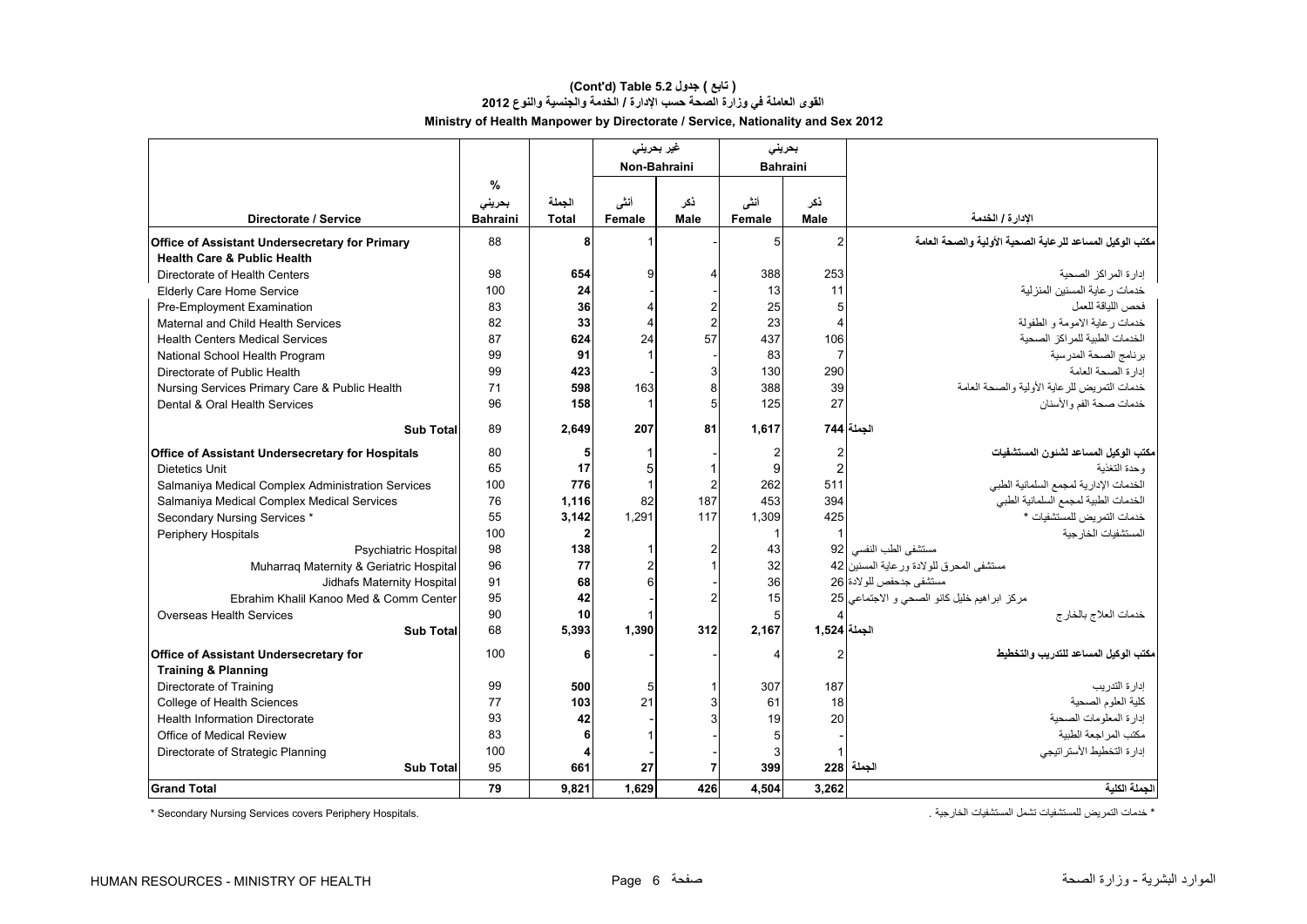| جدول Table 5.3                                                           |  |  |  |  |  |  |  |  |
|--------------------------------------------------------------------------|--|--|--|--|--|--|--|--|
| القوى العاملة بالمهن الطبية والمساندة حسب الفنة والجنسية والنوع 2012     |  |  |  |  |  |  |  |  |
| Medical and Allied Health Manpower by Category, Nationality and Sex 2012 |  |  |  |  |  |  |  |  |

<span id="page-5-0"></span>

|                                                         |                 | <b>Total</b>   |        | الجملة      | Non-Bahraini |        |                 | Bahraini غير بحريني |        | بحريني      |                                   |
|---------------------------------------------------------|-----------------|----------------|--------|-------------|--------------|--------|-----------------|---------------------|--------|-------------|-----------------------------------|
|                                                         |                 |                |        |             |              |        |                 |                     |        |             |                                   |
|                                                         | %               |                |        |             |              |        |                 |                     |        |             |                                   |
|                                                         | بحريني          | الجملة         | أننى   | ذكر         | الجملة       | أنشى   | ذكر             | الجملة              | أننى   | نكر         | الفئة                             |
| Category                                                | <b>Bahraini</b> | Total          | Female | <b>Male</b> | <b>Total</b> | Female | <b>Male</b>     | <b>Total</b>        | Female | <b>Male</b> |                                   |
| Physicians                                              | 82              | 1,244          | 687    | 557         | 219          | 64     | 155             | 1,025               | 623    | 402         | الأطباء                           |
| <b>Dentists</b>                                         | 94              | 139            | 90     | 49          |              |        |                 | 131                 | 87     | 44          | أطباء الأسنان                     |
| Pharmacists & Technicians                               | 98              | 205            | 174    | 31          |              |        |                 | 201                 | 173    | 28          | الصيادلة وفنيو صيدلة              |
| Nurses <sup>*</sup>                                     | 48              | 3,088          | 2,792  | 296         | 1,593        | 1468   | 125             | 1,495               | 1324   | 171         | الممرضين *                        |
| <b>Practical Nurses</b>                                 | 100             | 136            | 105    | 31          |              |        |                 | 136                 | 105    | 31          | الممر ضين العمليين                |
| Dental Hygienists & Technicians                         | 100             | 191            | 160    | 31          |              |        |                 | 191                 | 160    | 31          | فنيو صحة الفم والأسنان            |
| Laboratory Technologists & Technicians                  | 91              | 298            | 245    | 53          | 26           | 17     | 9               | 272                 | 228    | 44          | محللو وفنيو مختبر                 |
| Radiographers & Technicians                             | 87              | 119            | 96     | 23          | 15           | 10     |                 | 104                 | 86     | 18          | مصورو وفنيو أشعة                  |
| Physiotherapists, Occupational Therapists & Technicians | 93              | 92             | 53     | 39          |              |        |                 | 86                  | 52     | 34          | فنيو علاج طبيعي وتأهيل مهني       |
| Prosthetic, Orthotics Technicians                       | 70              | 33             |        | 26          | 10           |        | 10 <sup>1</sup> | 23                  |        | 16          | فنيو أطراف صناعية وعظام           |
| Anaesthesia Technician                                  | 70              | 37             | 26     | 11          | 11           |        |                 | 26                  | 19     |             | فنيو التخدير                      |
| Audio Visual Technician                                 | 88              | 17             | 13     |             |              |        |                 | 15                  | 12     |             | فنيو التسجيل السمعي/ البصر ي      |
| Psychiatric Techician                                   | 100             | 6              |        |             |              |        |                 |                     |        |             | المعالجين النفسيين                |
| Electro Encephalograph                                  | 50              | $\overline{2}$ |        |             |              |        |                 |                     |        |             | فنيو تخطيط الدماغ و الأعصاب       |
| Optical Technician                                      | 67              | 9              |        |             |              | 3      |                 |                     |        |             | فنيو فحص العيون                   |
| Paramedic and Respiratory Specialist                    | 58              | 139            |        | 136         | 59           |        | 56              | 80                  |        | 80          | المسعفين و أخصائيي التنفس الصناعي |
| Physicist                                               | 33              | 3              |        |             |              |        |                 |                     |        |             | فيز يائيين                        |
| <b>Radiation Therapist</b>                              | 43              |                |        |             |              |        |                 |                     |        |             | أخصائيي العلاج الاشعاعي           |
| Immunization & Infection control                        | 100             | 3              |        |             |              |        |                 |                     |        |             | أخصائبي التمنيع و مكافحة العدوى   |

\* Nurses excluding practical nurses and other grades below staff nurse . . األقل والفئات العمليين الممرضين يشمل ال العدد : الممرضين\*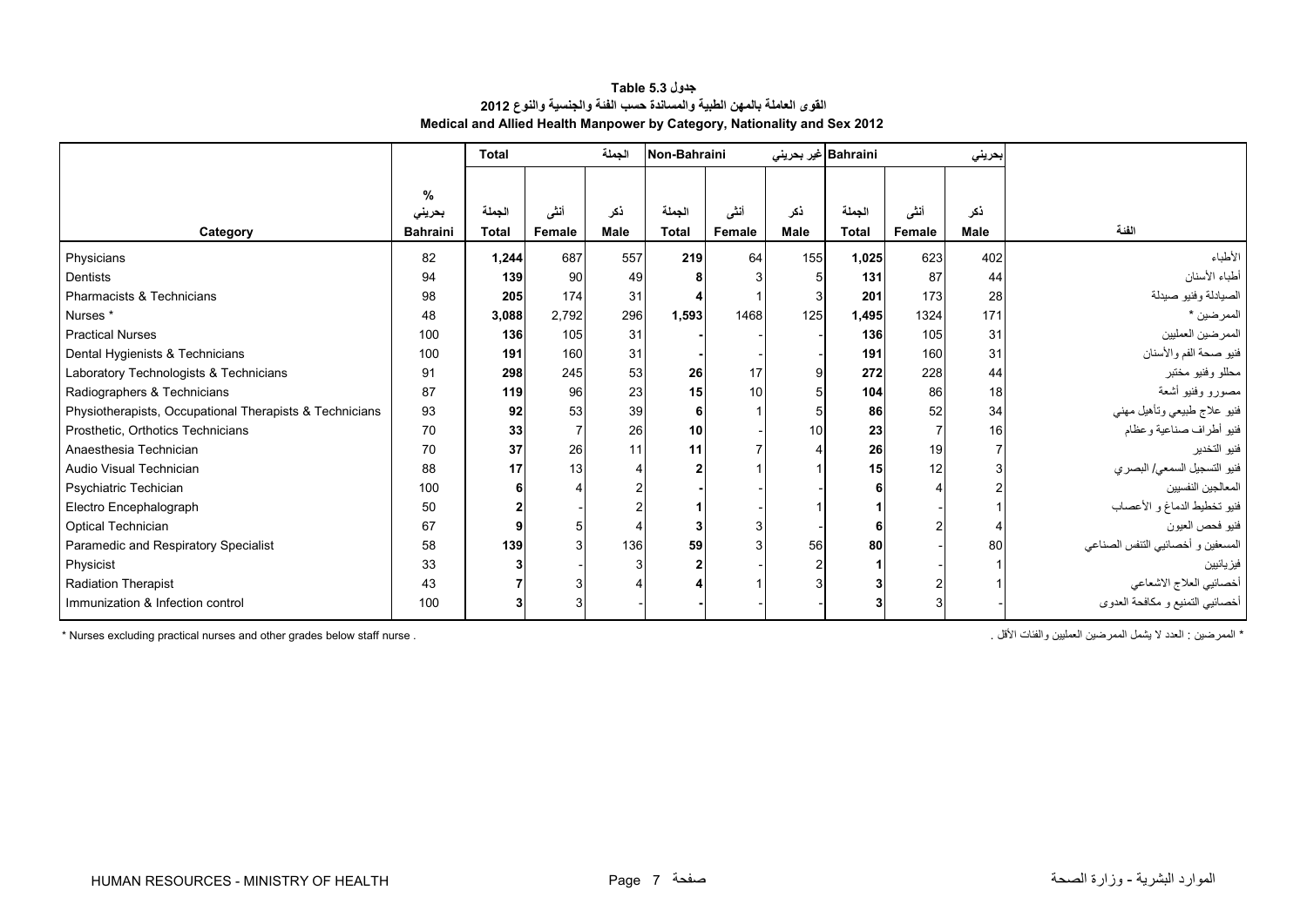#### **رسم بياني 5.2 Figure نسبة القوى العاملة البحرينية بالمھن الطبية والمساندة في وزارة الصحة حسب النوع <sup>2012</sup> Percentage of Bahraini Health and Allied Health Manpower at Ministry of Health by Sex 2012**

<span id="page-6-0"></span>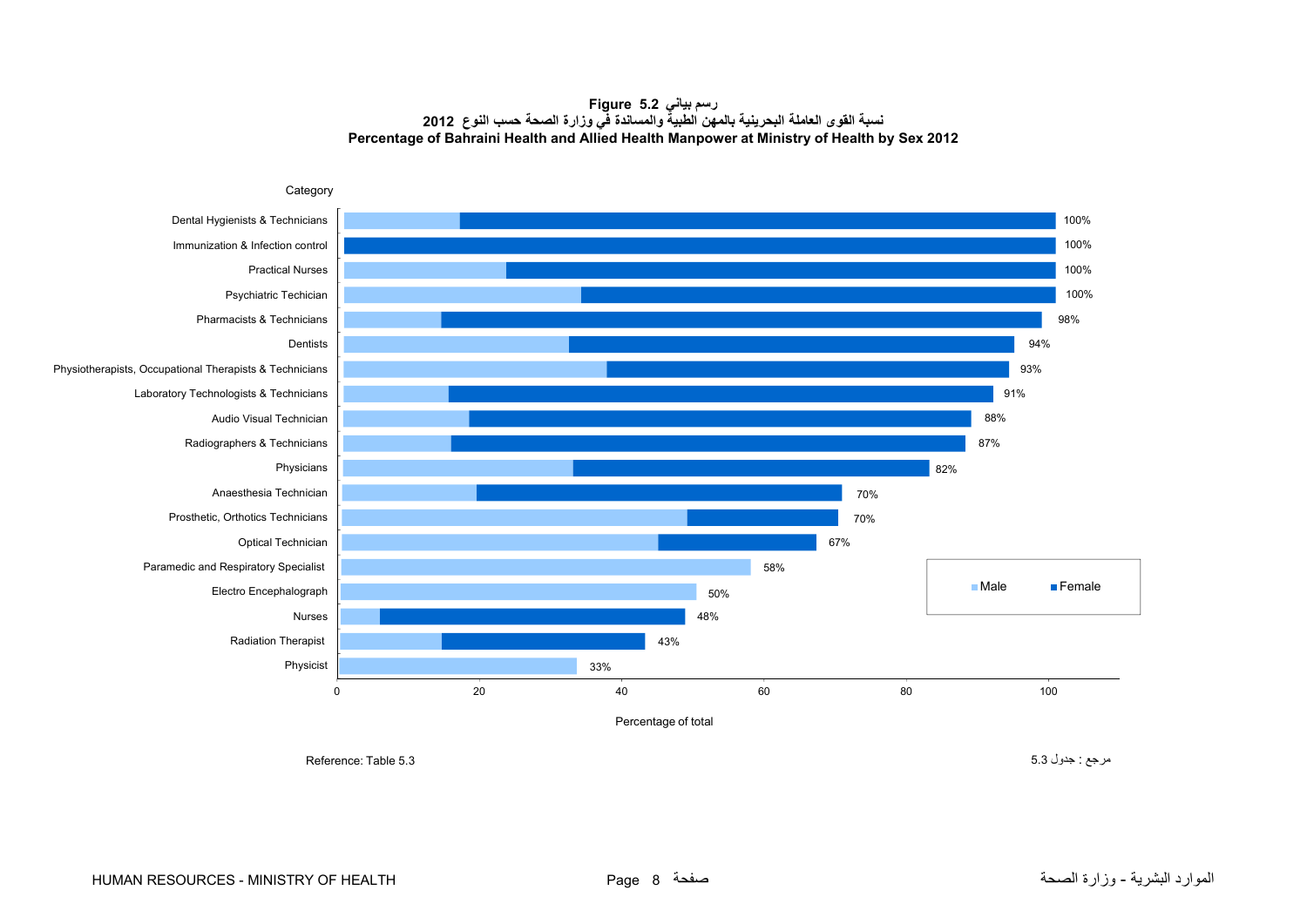<span id="page-7-0"></span>

|                                   |       |       |                |       |           | الجنسية            |            |                             |
|-----------------------------------|-------|-------|----------------|-------|-----------|--------------------|------------|-----------------------------|
| Category                          | 2012  | 2011  | 2010           | 2009  | 2008      | <b>Nationality</b> |            | الفنة                       |
| Physicians                        | 1,025 | 985   | 955            | 920   |           | 885 Bah            | بحرينى     | الأطباء                     |
|                                   | 219   | 223   | 223            | 229   |           | 218 Non-Bah        | غیر بحرینی |                             |
|                                   | 1,244 | 1,208 | 1,178          | 1,149 |           | 1,103 Total        | الجملة     |                             |
| Dentists                          | 131   | 120   | 115            | 112   |           | 112 Bah            | بحرينى     | أطباء الأسنان               |
|                                   | 8     | 7     | $\overline{7}$ | 6     |           | 7 Non-Bah          | غیر بحرینی |                             |
|                                   | 139   | 127   | 122            | 118   |           | 119 Total          | الجملة     |                             |
| Pharmacists & Technicians         | 201   | 190   | 193            | 182   |           | 182 Bah            | بحريني     | الصيادلة وفنيو صيدلة        |
|                                   | 4     | 3     | 3              | 4     |           | 4 Non-Bah          | غير بحريني |                             |
|                                   | 205   | 193   | 196            | 186   |           | 186 Total          | الجملة     |                             |
| <b>Nurses</b>                     | 1,495 | 1501  | 1,446          | 1,397 | 1.328 Bah |                    | بحرينى     | الممر ضين                   |
|                                   | 1,593 | 1536  | 1,434          | 1,407 |           | 1,327 Non-Bah      | غير بحريني |                             |
|                                   | 3,088 | 3,037 | 2,880          | 2,804 |           | 2,655 Total        | الجملة     |                             |
| <b>Practical Nurses</b>           | 136   | 155   | 172            | 186   |           | 201 Bah            | بحرينى     | الممرضين العمليين           |
|                                   |       |       |                |       |           | -Non-Bah           | غير بحريني |                             |
|                                   | 136   | 155   | 172            | 186   |           | 201 Total          | الجملة     |                             |
| Dental Hygienists & Technicians   | 191   | 181   | 172            | 159   |           | 154 Bah            | بحرينى     | فنيو صحة الفم والأسنان      |
|                                   |       |       |                |       |           | Non-Bah            | غير بحريني |                             |
|                                   | 191   | 181   | 172            | 159   |           | 154 Total          | الجملة     |                             |
| Laboratory Technologists and      | 272   | 275   | 282            | 243   |           | $238$ Bah          | بحرينى     | محللو وفنيو مختبر           |
| Technicians                       | 26    | 27    | 25             | 28    |           | 31 Non-Bah         | غير بحريني |                             |
|                                   | 298   | 302   | 307            | 271   |           | 269 Total          | الجملة     |                             |
| Radiographers and Technicians *   | 104   | 103   | 101            | 82    |           | 80 Bah             | بحرينى     | مصورو وفنيو أشعة *          |
|                                   | 15    | 14    | 16             | 22    |           | 24 Non-Bah         | غير بحريني |                             |
|                                   | 119   | 117   | 117            | 104   |           | 104 Total          | الجملة     |                             |
| Physiotherapists, Occupational    | 86    | 91    | 95             | 79    |           | 77 Bah             | بحرينى     | فنيو علاج طبيعي ونأهيل مهنى |
| Therapists and Technicians        | 6     | 6     | 5              | 5     |           | 5 Non-Bah          | غیر بحرینی |                             |
|                                   | 92    | 97    | 100            | 84    |           | 82 Total           | الجملة     |                             |
| Prosthetic, Orthotics Technicians | 23    | 24    | 24             | 22    |           | 21 Bah             | بحرينى     | فنيو أطراف صناعية وعظام     |
|                                   | 10    | 7     | 6              | 6     |           | 6 Non-Bah          | غير بحريني |                             |
|                                   | 33    | 31    | 30             | 28    |           | 27 Total           | الجملة     |                             |

**جدول 5.4 Table القوى العاملة بالمھن الطبية والمساندة حسب الفئة والجنسية 2008 - 2012 Medical and Allied Health Manpower by Category and Nationality 2008 - 2012**

\* تم احتساب أخصائيي العالج االشعاعي ضمن فئة فنيي األشعة لعامي 2007 و 2008 فقط . 2008. and 2007 in only Technicians & Radiographers with counted was Therapist Radiation\*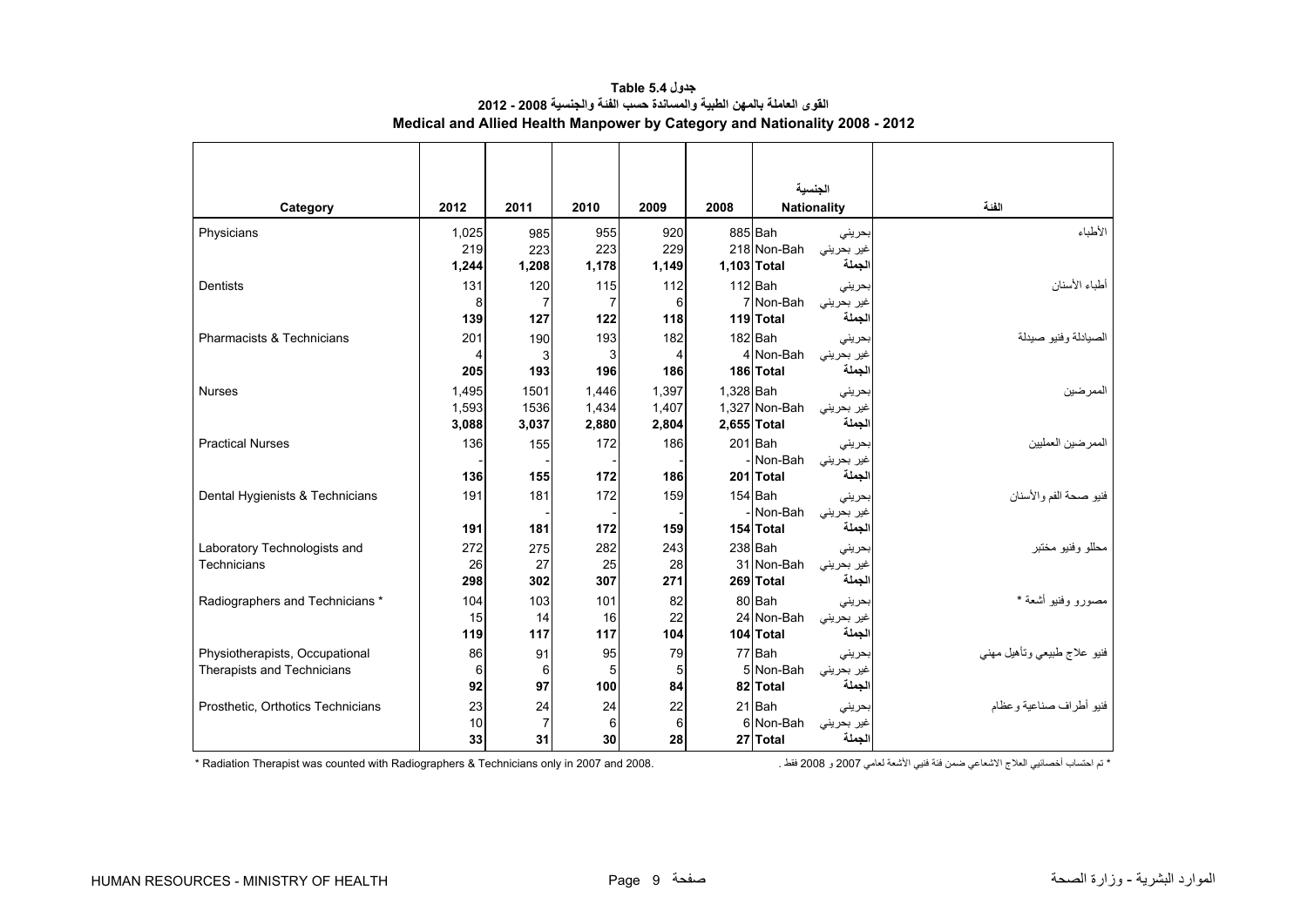|                                  |                |                     |                         |                              |      | الجنسية                                      |                                  |
|----------------------------------|----------------|---------------------|-------------------------|------------------------------|------|----------------------------------------------|----------------------------------|
| Category                         | 2012           | 2011                | 2010                    | 2009                         | 2008 | <b>Nationality</b>                           | الفنة                            |
| Anaesthesia Technician           | 11             | 13                  | 14                      | 14                           |      | 15 <sup>Bah</sup><br>بحرينى                  | فنيو التخدير                     |
|                                  | 26             | 26                  | 28                      | 27                           |      | 22 Non-Bah<br>غیر بحرینی                     |                                  |
|                                  | 37             | 39                  | 42                      | 41                           |      | 37 Total<br>لجملة                            |                                  |
| Audio Visual Technician          | 15             | 15                  | 14                      | 14                           |      | 14 Bah<br>بحرينى                             | فنيو التسجيل السمعي/ البصري      |
|                                  | $\overline{2}$ | $\overline{c}$      | $\overline{\mathbf{c}}$ | $\overline{\mathbf{c}}$      |      | 2 Non-Bah<br>غير بحريني                      |                                  |
|                                  | 17             | 17                  | 16                      | 16                           |      | لجملة<br>16 Total                            |                                  |
| Electro Cardiogram technician    |                |                     | 1                       | 6                            |      | 6 Bah<br>بحرينى<br>1 Non-Bah                 | فنيو تخطيط القلب                 |
|                                  |                |                     | 1                       | $\overline{\mathbf{c}}$<br>8 |      | غير بحريني<br>7 Total<br>الجملة              |                                  |
| Psychiatric Techician            | 6              | 6                   | 7                       | 5                            |      | 5Bah<br>بحرينى                               | المعالجين النفسيين               |
|                                  |                |                     |                         |                              |      | - Non-Bah<br>غیر بحرینی                      |                                  |
|                                  | 6              | 6                   | $\overline{7}$          | 5                            |      | لجملة<br>5 Total                             |                                  |
| Electro Encephalograph           |                | 1                   | $\overline{\mathbf{c}}$ | $\overline{\mathbf{c}}$      |      | $2$ $Bah$<br>بحريني                          | فنيو تخطيط الدماغ والأعصاب       |
|                                  |                | 1                   | $\mathbf{1}$            | 1                            |      | 1 Non-Bah<br>غیر بحرینی                      |                                  |
|                                  |                | $\mathbf{2}$        | 3                       | 3                            |      | لجملة<br>3 Total                             |                                  |
| Optical Technician               | 6              | 5                   | 5                       | 5                            |      | 5 Bah<br>بحريني                              | فنيو فحص العيون                  |
|                                  | 3              | 3                   | 3                       | 3                            |      | 4 Non-Bah<br>غیر بحرینی                      |                                  |
|                                  | 9              | 8                   | 8                       | 8                            |      | 9 Total<br>لجملة                             |                                  |
| Paramedic and Respiratory        | 80             | 82                  | 79                      | 67                           |      | 69 Bah<br>بحريني                             | المسعفين وأخصائيي التنفس الصناعي |
| Specialist                       | 59             | 60                  | 56                      | 48                           |      | 45 Non-Bah<br>غير بحريني                     |                                  |
|                                  | 139            | 142                 | 135                     | 115                          |      | الجملة<br>114 Total                          |                                  |
| Physicist                        |                | 1                   | 3<br>3                  | 3                            |      | $2$ $Bah$<br>بحرينى                          | فيز يائيين                       |
|                                  | 2<br>3         | $\overline{2}$<br>3 | 6                       | $\overline{c}$<br>5          |      | 2 Non-Bah<br>غیر بحرینی<br>الجملة<br>4 Total |                                  |
| Radiation Therapist *            |                |                     |                         |                              |      | $\ldots$ Bah                                 |                                  |
|                                  |                | 4<br>3              | 3<br>3                  | 6<br>$\overline{c}$          |      | بحرينى<br>Non-Bah<br>غیر بحرینی              | أخصائيي العلاج الاشعاعي *        |
|                                  |                | $\overline{7}$      | 6                       | 8                            |      | الجملة<br>$\ldots$ Total                     |                                  |
| Immunization & Infection control |                | $\overline{2}$      | $\overline{c}$          | 5                            |      | 6 Bah<br>بحرينى                              | أخصائيي التمنيع و مكافحة العدوي  |
|                                  |                |                     |                         |                              |      | Non-Bah<br>غير بحريني                        |                                  |
|                                  | 3              | $\mathbf{2}$        | $\mathbf 2$             | 5                            |      | لجملة<br>6 Total                             |                                  |

# **Medical and Allied Health Manpower by Category and Nationality 2008 - 2012 (Cont'd) Table 5.4 جدول ) تابع( القوى العاملة بالمھن الطبية والمساندة حسب الفئة والجنسية 2008 - 2012**

\* تم احتساب أخصائيي العالج االشعاعي ضمن فئة فنيي األشعة لعامي 2007 و 2008 فقط . 2008. and 2007 in only Technicians & Radiographers with counted was Therapist Radiation\*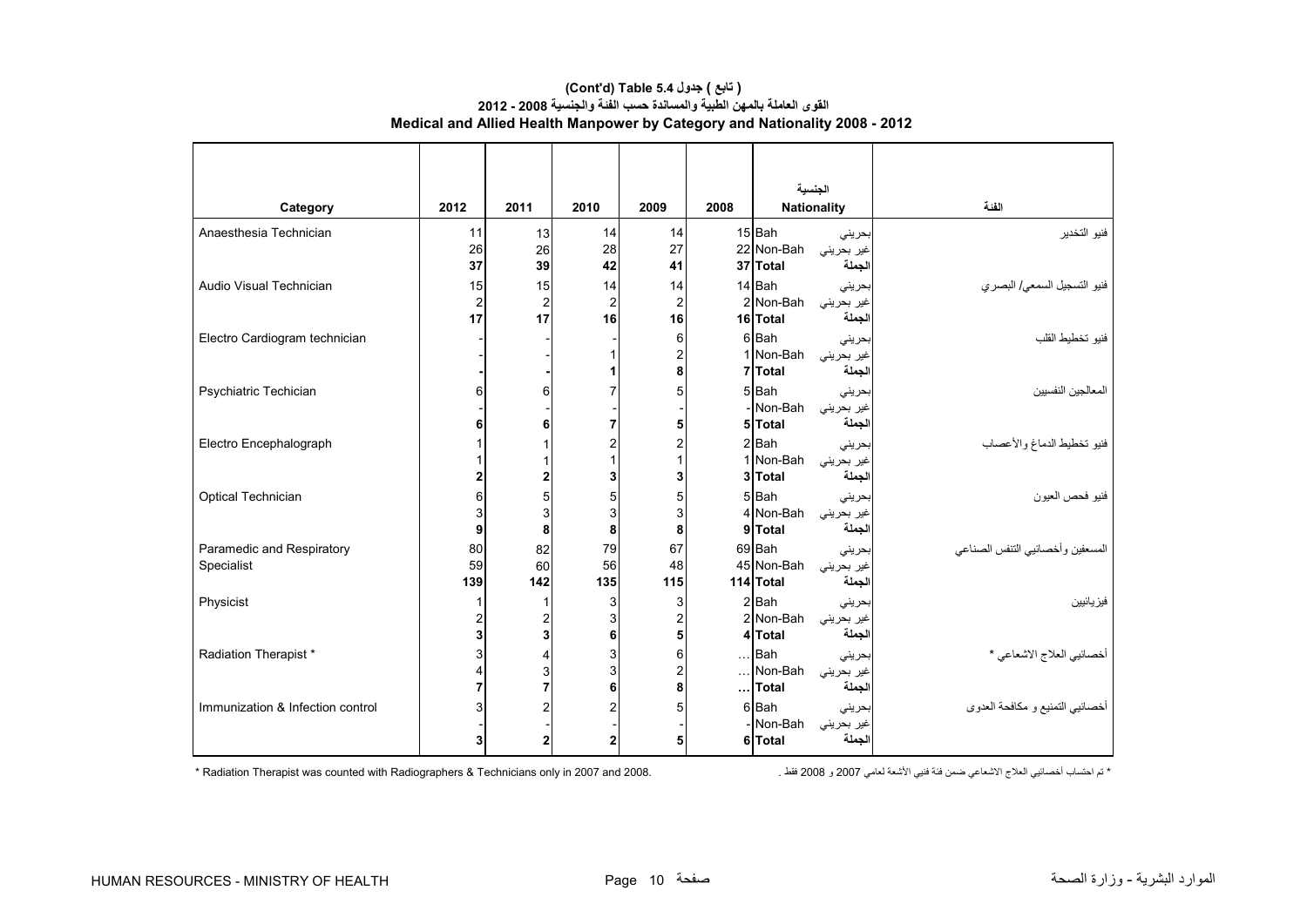<span id="page-9-0"></span>

|                                 | <b>Total</b> |        |                | Non-Bahraini الجملة |        |      | Bahraini غیر بحرینی |        | بحريني      |                                |
|---------------------------------|--------------|--------|----------------|---------------------|--------|------|---------------------|--------|-------------|--------------------------------|
|                                 |              |        |                |                     |        |      |                     |        |             |                                |
|                                 | الجملة       | أنشى   | نكر            | الجملة              | أننى   | نكر  | الجملة              | أنشى   | نكر         |                                |
| Place of Work / Speciality      | <b>Total</b> | Female | Male           | <b>Total</b>        | Female | Male | <b>Total</b>        | Female | <b>Male</b> | مكان العمل / التخصص            |
| Salmaniya Medical Complex       | 480          | 205    | 275            | 133                 | 39     | 94   | 347                 | 166    | 181         | مجمع السلمانية الطبي           |
| <b>Accident &amp; Emergency</b> | 71           | 19     | 52             | 39                  | 6      | 33   | 32                  | 13     | 19          | الحوادث والطواريء              |
| Internal Medicine               | 26           | 11     | 15             |                     |        |      | 23                  | 10     | 13          | الباطنية                       |
| Gastroenterology                |              |        | $\overline{c}$ |                     |        |      |                     |        |             | أمراض الجهاز الهضمى            |
| Dermatology                     |              |        | $\overline{c}$ |                     |        |      |                     |        |             | الأمراض الجلدية 2              |
| Thoracic & oncology             |              |        | $\overline{c}$ |                     |        |      |                     |        |             | الأمراض الصدرية 1              |
| Respiratory Therapy Group       |              |        |                |                     |        |      |                     |        |             | مجموعة التنفس الصناعي 1        |
| General medicine                | 13           |        | 8              |                     |        |      | 12                  | 5      |             | طب عام                         |
|                                 |              |        |                |                     |        |      |                     |        |             |                                |
| Oncology                        | 14           |        | 10             |                     | 2      |      | 9                   |        |             | علاج الأورام                   |
| Heart diseases & coronary care  | 16           | հ      | 10             |                     |        |      | 13                  | 6      |             | أمراض القلب                    |
| Surgical                        | 40           | 10     | 30             |                     | 2      |      | 32                  | 8      | 24          | الجراحة                        |
| Urology                         | 6            |        | 4              |                     |        |      |                     |        |             | الجهاز البولي 4                |
| Paediatrics                     | 5            |        | 3              |                     |        |      |                     |        |             | الأطفال 2                      |
| Burns & Plastic                 | 7            |        | 5              |                     |        |      |                     |        |             | التجميل والحروق 2              |
| General                         | 17           |        | 14             |                     |        |      | 17                  |        |             | عامة 14                        |
| Cardiovascular                  |              |        | $\overline{4}$ |                     |        |      |                     |        |             | القلب                          |
| Organs Transplant               |              |        |                |                     |        |      |                     |        |             | زراعة الأعضاء                  |
| Orthosurgery                    | 17           |        | 16             |                     |        |      | 13                  |        | 12          | جراحة العظام                   |
| Neurology                       | 27           |        | 19             | 6                   |        |      | 21                  |        | 14          | الجهاز العصبي                  |
| Neurosurgery                    | 12           |        | 10             |                     |        |      |                     |        |             | الجراحة العصبية 5              |
| Neurology                       | 9            |        | 7              |                     |        |      |                     |        |             | أمراض الجهاز العصبي 7          |
| <b>Paediatrics Neurology</b>    |              |        | $\overline{c}$ |                     |        |      |                     |        |             | أمراض الجهاز العصبي(الأطفال) 2 |
| <b>Rehabilitation Medicine</b>  |              |        |                |                     |        |      |                     |        |             | مجموعة التاهيل الطبي           |
| Overseas treatment group        |              |        |                |                     |        |      |                     |        |             | مجموعة أطباء العلاج في الخارج  |
| Obstetrics & gynecology         | 54           | 46     | 8              | 12                  | 11     |      | 42                  | 35     |             | أمراض النساء والولادة          |
| Ear, Nose and Throat            | 29           |        | 21             |                     |        |      | 26                  | 8      | 18          | الأنف والأذن والحنجرة          |

**جدول 5.5 Table األطباء وأطباء األسنان في وزارة الصحة حسب مكان العمل والتخصص والجنسية والنوع <sup>2012</sup> Ministry of Health Physicians and Dentists by Location, Field of Practice, Nationality and Sex 2012**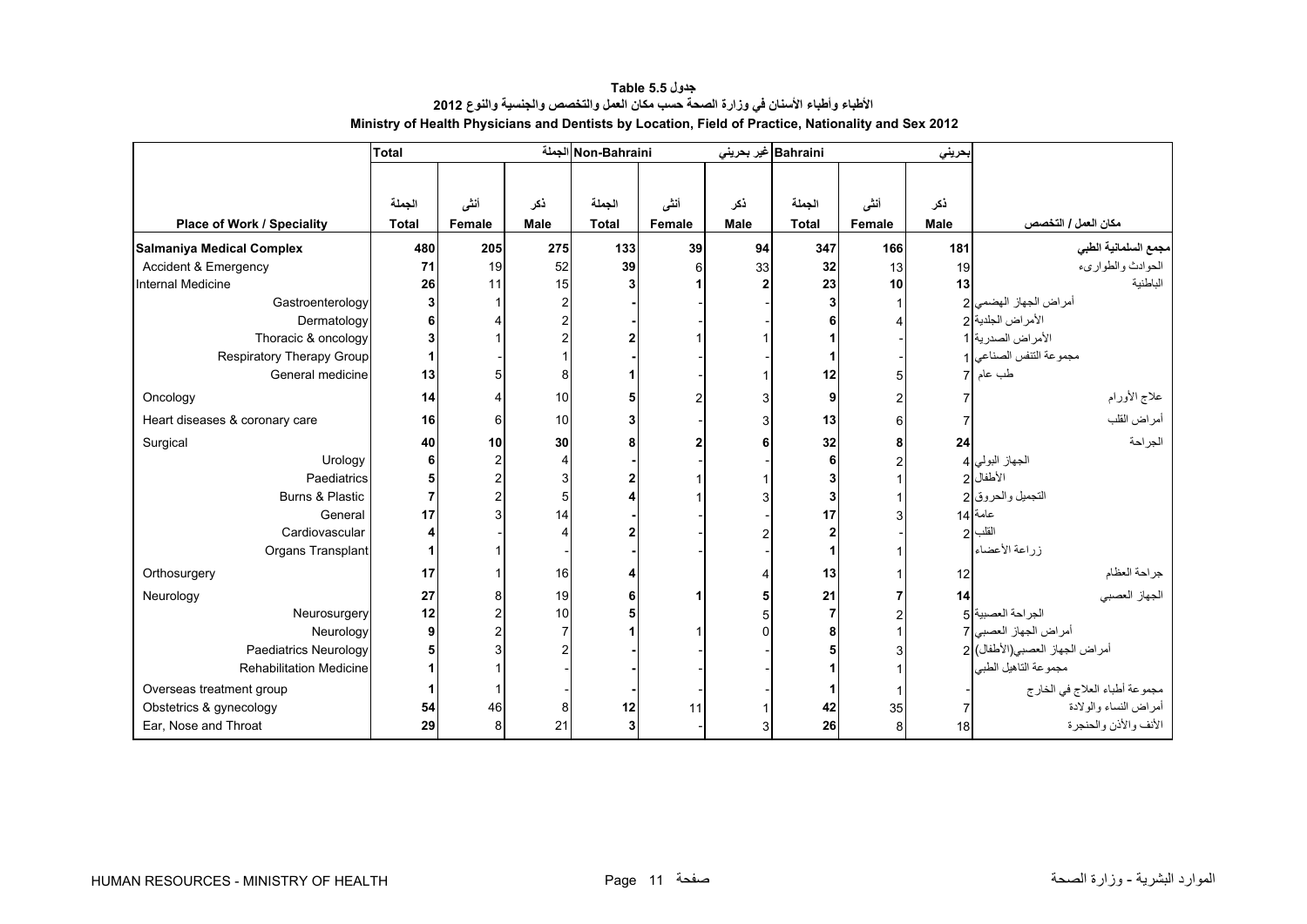|                                            | <b>Total</b> |        |             | Non-Bahraini الجملة |                |             | Bahraini غير بحريني |        | بحريني      |                                                |
|--------------------------------------------|--------------|--------|-------------|---------------------|----------------|-------------|---------------------|--------|-------------|------------------------------------------------|
|                                            |              |        |             |                     |                |             |                     |        |             |                                                |
|                                            | الجملة       | أننى   | ڏکر         | الجملة              |                | ذكر         | الجملة              | أنشى   | ذكر         |                                                |
|                                            | <b>Total</b> |        | <b>Male</b> | <b>Total</b>        | أنشى<br>Female | <b>Male</b> | <b>Total</b>        |        | <b>Male</b> | مكان العمل / التخصص                            |
| Place of Work / Speciality                 |              | Female |             |                     |                |             |                     | Female |             |                                                |
| Paediatrics                                | 43           | 27     | 16          |                     | 2              |             | 40                  | 25     | 15          | أمراض الأطفال                                  |
| <b>HEREDITAY DISEASES</b>                  |              | 3      |             |                     |                |             |                     | 3      |             | الأمراض الوراثية                               |
| Opthalmology                               | 18           | 12     |             |                     |                |             | 16                  | 11     |             | أمراض العيون                                   |
| Radiology                                  | 24           | 15     | 9           |                     |                |             | 16                  | 9      |             | الأشعة                                         |
| Pathology & Hematology                     | 25           | 11     | 14          |                     | 2              |             | 19                  | 9      | 10          | المختبر وأمراض الدم                            |
| Intensive Care Unit & Anaesthesia          | 49           | 16     | 33          | 28                  | 5              | 23          | 21                  | 11     | 10          | وحدة العناية المركزة والتخدير                  |
| Kidney Transplant                          | 14           |        | 10          |                     |                |             | 11                  |        |             | أمراض و زراعة الكلي                            |
| Chief of Medical Staff                     |              |        |             |                     |                |             |                     |        |             | مكتب رئيس الأطباء                              |
| Dentistry - SMC                            |              |        |             |                     |                |             |                     |        |             | الأسنان                                        |
| <b>Psychiatric Hospital</b>                | 39           | 22     | 17          |                     |                |             | 38                  | 22     | 16          | مستشفى الطب النفسي                             |
| Ebrahim Kkanoo med & comm center           |              |        | 2           |                     |                |             |                     |        |             | مركز ابراهيم خليل كانو                         |
| <b>Health Centers</b>                      | 394          | 260    | 134         | 86                  | 23             | 63          | 308                 | 237    | 71          | المراكز الصحية                                 |
| AUP ASST U/SEC Office                      |              |        |             |                     |                |             |                     |        |             | مكتب الوكيل المساعد للر عاية الصحية الأولية  - |
| Maternal & child care                      | 13           |        | 6           |                     | 3              |             | 8                   |        |             | ر عاية الأمومة والطفولة 4                      |
| Family practice                            | 326          | 213    | 113         | 74                  | 19             | 55          | 252                 | 194    |             | طب العائلة والمجتمع 38                         |
| Workers health services                    |              |        | 3           |                     |                |             |                     |        |             | الخدمات الصحية للعمال 1                        |
| School Health Program                      | 3            |        |             |                     |                |             |                     | 3      |             | برنامج الصحة المدرسية  -                       |
| Dental and Oral health services            | 47           | 35     | 12          |                     |                |             | 42                  | 34     |             | خدمات صحة الفم و الأسنان 8                     |
| <b>Public Health Directorate</b>           | 15           | 10     | 5           |                     |                |             | 15                  | 10     |             | إدارة الصحة العامة                             |
| Training Directorate <sup>2</sup>          | 442          | 273    | 169         |                     | 5              |             | 436                 | 268    | 168         | إدارة التدريب <sup>2</sup>                     |
| Special Residency Training Programme       | 384          | 236    | 148         |                     |                |             | 378                 | 231    |             | برنامج تدريب الأطباء المقيمين 147              |
| Dental post-graduate training              | 58           | 37     | 21          |                     |                |             | 58                  | 37     |             | قسم تدريب خريجي طب الأسنان 21                  |
| <b>Health Promotion Directorate</b>        |              |        |             |                     |                |             |                     |        |             | ادارة تعزيز الصحة                              |
| <b>Medical Review Office</b>               |              |        |             |                     |                |             |                     |        |             | مكتب المراجعة الطبية                           |
| <b>Licensure &amp; Registration Office</b> |              |        |             |                     |                |             |                     |        |             | مكتب التسجيل والتراخيص                         |
| <b>Medical Commission</b>                  |              |        |             |                     |                |             |                     |        |             | اللجان الطبية                                  |
| <b>Total</b>                               | 1,383        | 777    | 606         | 227                 | 67             | 160         | 1.156               | 710    | 446         | الحملة                                         |

# **Ministry of Health Physicians and Dentists by Location, Field of Practice, Nationality and Sex 2012 (Cont'd) Table 5.5 جدول ) تابع( األطباء وأطباء األسنان في وزارة الصحة حسب مكان العمل والتخصص والجنسية والنوع <sup>2012</sup>**

<sup>2</sup> Training Directorate: Total number of physicians including FPRP physicians

<sup>2</sup> إدارة التدريب : مجموع عدد الأطباء يشمل أطباء برنامج طبيب العائلة وأطباء برامج and physicians of other related training programs . . لإلدارة تابعة أخرى تدريبية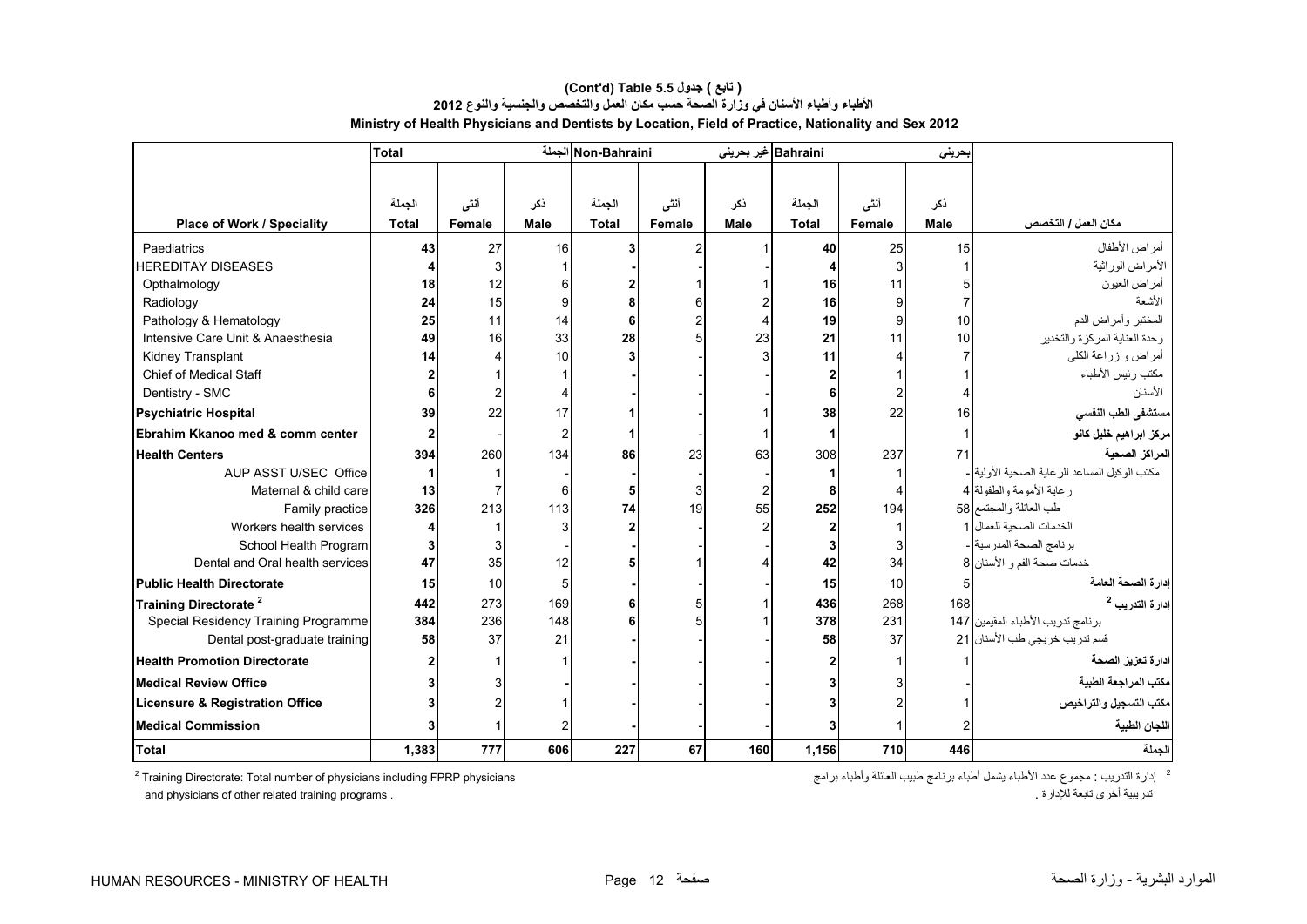<span id="page-11-0"></span>

|                                        |                 |                |                | غیر بحرینی     |                 | بحريني         |                          |
|----------------------------------------|-----------------|----------------|----------------|----------------|-----------------|----------------|--------------------------|
|                                        |                 |                | Non-Bahraini   |                | <b>Bahraini</b> |                |                          |
|                                        | $\%$            |                |                |                |                 |                |                          |
|                                        | بحرينى          | الجملة         | أنشى           | نكر            | أنشى            | ذكر            |                          |
| <b>Department</b>                      | <b>Bahraini</b> | <b>Total</b>   | Female         | <b>Male</b>    | Female          | <b>Male</b>    | القسم                    |
|                                        |                 |                |                |                |                 |                |                          |
| Office of Chief Executive              | 50              | $\mathbf{2}$   | 1              |                |                 |                | مكتب المدير التنفيذي     |
| <b>Medical Records Section</b>         | 99              | 74             |                |                | 26              | 47             | قسم السجلات الصحية       |
| Social Services                        | 100             | 7              |                |                | 6               |                | الخدمات الأجتماعية       |
| Radiology (Technical)                  | 95              | 95             | 1              | 4              | 61              | 29             | الأشعة (الخدمات الفنية)  |
| Dietetic Unit                          | 65              | 17             | 5              |                | 9               | $\overline{2}$ | وحدة التغذية             |
| <b>General Support Services</b>        | 100             | $\overline{2}$ |                |                |                 |                | الخدمات المساندة العامة  |
| <b>Food Services</b>                   | 100             | 96             |                |                | 21              | 75             | خدمات الأطعمة            |
| <b>Domestic Services</b>               | 100             | 295            |                |                | 113             | 182            | خدمات التنظيفات          |
| Physiotherapy                          | 100             | 29             |                |                | 15              | 14             | العلاج الطبيعي           |
| <b>General Services Section</b>        | 99              | 126            |                |                |                 | 121            | قسم الخدمات العامة       |
| <b>Limited Private Practice</b>        | 100             | 4              |                |                | 3               | ŕ              | الطب الخاص المحدود       |
| Central Sterilization Support Unit     | 100             | 61             |                |                | 19              | 42             | وحدة التعقيم المركزية    |
| <b>Medical Support Services</b>        | 100             | 5              |                |                |                 |                | الخدمات الطببة المساندة  |
| <b>Resources Management Section</b>    | 100             | 3              |                |                |                 | 3              | قسم إدارة الموارد        |
| Medical Department *                   | 70              | 850            | 75             | 176            | 282             | 317            | الدائر ة الطبية *        |
| Pharmacy                               | 100             | 72             |                |                | 49              | 23             | الصيدلية                 |
| Laboratory                             | 92              | 181            | $\overline{7}$ | $\overline{7}$ | 115             | 52             | المخنبر                  |
| Transport Services *                   | 100             | 59             |                |                |                 | 59             | خدمات المواصلات *        |
| Nursing Services *                     | 59              | 2,023          | 788            | 41             | 906             | 288            | خدمات التمريض *          |
| Engineering and Maintenance Services * | 96              | 127            |                | 5              | 3               | 119            | خدمات الهندسة والصيانة * |
| <b>Total</b>                           | 73              | 4,128          | 877            | 236            | 1,638           | 1,377          | الجملة                   |

# **جدول 5.6 Table القوى العاملة في مجمع السلمانية الطبي حسب الدائرة والجنسية والنوع <sup>2012</sup> Salmaniya Medical Complex Manpower by Department, Nationality and Sex 2012**

\* These services belong to Directorates other than Salmaniya Medical Complex .

\* ھذه الخدمات تابعة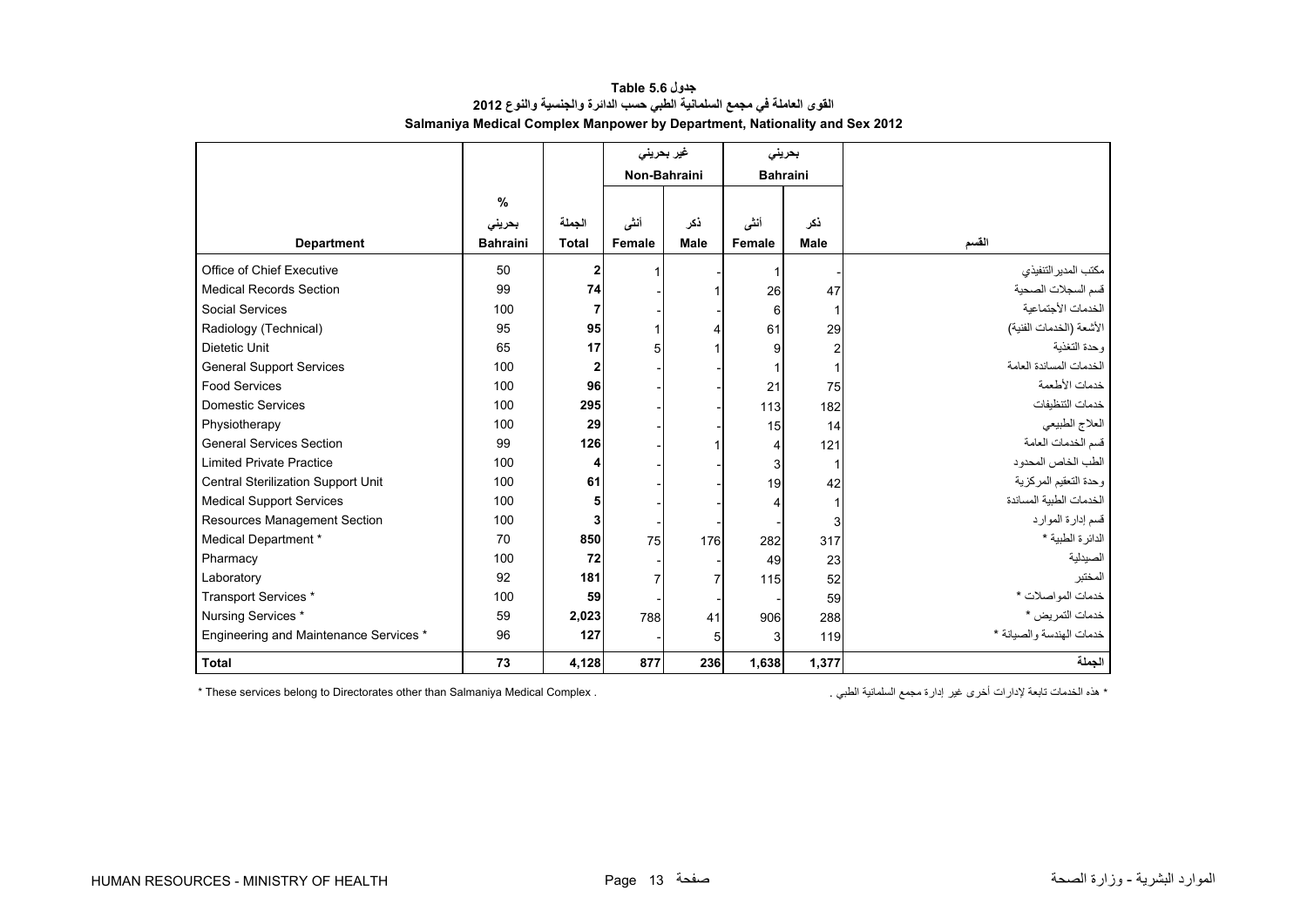<span id="page-12-0"></span>

|                                                    |                 |                | غیر بحرین <i>ی</i>      |              |                | بحريني          |                                             |
|----------------------------------------------------|-----------------|----------------|-------------------------|--------------|----------------|-----------------|---------------------------------------------|
|                                                    | %               |                | Non-Bahraini            |              |                | <b>Bahraini</b> |                                             |
|                                                    | بحريني          | الجملة         | أنشى                    | ڏکر          | أنشى           | ذكر             |                                             |
| <b>Description</b>                                 | <b>Bahraini</b> | <b>Total</b>   | Female                  | Male         | Female         | Male            | البيان                                      |
| Primary Health Care & Public Health Administration | 99              | 423            |                         | 3            | 130            | 290             | إدارة الصحة العامة                          |
| <b>Elderly Care Home Service</b>                   | 100             | 24             |                         |              | 13             | 11              | ر عاية المسنين                              |
| School Health Program                              | 99              | 91             |                         |              | 83             | $\overline{7}$  | برنامج الصحة المدرسية                       |
| <b>Health Centers Directorate</b>                  | 100             | 46             |                         |              | 37             | g               | إدارة المراكز الصحبة                        |
| Medical Services - Admin                           | 72              | 25             | 3                       | 4            | 13             | 5               | الخدمات الطببة - الإدار ة                   |
| Oral & Dental Services - Admin                     | 88              | 26             |                         | 3            | 16             | $\overline{7}$  | خدمات صحة الفم والأسنان - الإدارة           |
| Nursing Services - Admin                           | 100             | $\overline{4}$ |                         |              | 4              |                 | خدمات التمريض - الإدار ة                    |
| Health Promotion - Admin                           | 100             | 13             |                         |              | 8              | 5               | تعزيز الصحة - الإدار ة                      |
| <b>Health Region I</b>                             | 84              | 487            | 57                      | 19           | 314            | 97              | المنطقة الصحية الأولى                       |
| <b>Medical Services</b>                            | 71              | 82             | 6                       | 18           | 42             | 16              | الخدمات الطنبة                              |
| Oral & Dental Services                             | 97              | 60             | $\mathbf{1}$            |              | 45             | 13              | خدمات صحة الفم و الأسنان                    |
| <b>Nursing Services</b>                            | 65              | 132            | 46                      |              | 85             | $\mathbf{1}$    | خدمات التمر بض                              |
| Adminstrative & Allied Health Services             | 98              | 210            | $\overline{4}$          |              | 140            | 66              | الخدمات الإدار بة و الخدمات الطببة المساندة |
| <b>Health Promotion</b>                            | 100             | 3              |                         |              | $\overline{2}$ | $\mathbf{1}$    | تعزيز الصحة                                 |
| <b>Health Region II</b>                            | 87              | 472            | 46                      | 14           | 317            | 95              | المنطقة الصحبة الثانية                      |
| <b>Medical Services</b>                            | 75              | 61             | 5                       | 10           | 37             | 9               | الخدمات الطنبة                              |
| Oral & Dental Services                             | 100             | 49             |                         |              | 39             | 10              | خدمات صحة الفم و الأسنان                    |
| <b>Nursing Services</b>                            | 73              | 122            | 33                      |              | 86             | 3               | خدمات التمر بض                              |
| Adminstrative & Allied Health Services             | 95              | 235            | 8                       | 4            | 152            | 71              | الخدمات الإدارية والخدمات الطبية المساندة   |
| <b>Health Promotion</b>                            | 100             | 5              |                         |              | 3              | $\overline{2}$  | تعزيز الصحة                                 |
| <b>Health Region III</b>                           | 85              | 589            | 59                      | 29           | 385            | 116             | المنطقة الصحبة الثالثة                      |
| <b>Medical Services</b>                            | 78              | 98             | 3                       | 19           | 61             | 15              | الخدمات الطببة                              |
| Oral & Dental Services                             | 99              | 68             |                         | 1            | 57             | 10              | خدمات صحة الفم والأسنان                     |
| <b>Nursing Services</b>                            | 66              | 167            | 49                      | 8            | 102            | 8               | خدمات التمر بض                              |
| Adminstrative & Allied Health Services             | 97              | 251            | $\overline{7}$          | $\mathbf{1}$ | 160            | 83              | الخدمات الإدار بة و الخدمات الطببة المساندة |
| <b>Health Promotion</b>                            | 100             | 5              |                         |              | 5              |                 | تعزيز الصحة                                 |
| <b>Health Region IV</b>                            | 86              | 345            | 38                      | 10           | 241            | 56              | المنطقة الصحية الر ابعة                     |
| <b>Medical Services</b>                            | 80              | 61             | 3                       | 9            | 42             | $\overline{7}$  | الخدمات الطنبة                              |
| Oral & Dental Services                             | 100             | 22             |                         |              | 19             | 3               | خدمات صحة الفم و الأسنان                    |
| <b>Nursing Services</b>                            | 71              | 119            | 35                      |              | 82             | $\overline{c}$  | خدمات التمر بض                              |
| Adminstrative & Allied Health Services             | 99              | 139            |                         |              | 94             | 44              | الخدمات الإدارية والخدمات الطبية المساندة   |
| <b>Health Promotion</b>                            | 100             | 4              |                         |              | 4              |                 | تعزيز الصحة                                 |
| <b>Health Region V</b>                             | 98              | 130            | $\overline{\mathbf{2}}$ | 1            | 74             | 53              | المنطقة الصحبة الخامسة                      |
| Medical Services *                                 | $\overline{a}$  | $\cdots$       | $\ddotsc$               |              | $\sim$ .       | $\ddots$        | الخدمات الطنبة *                            |
| Oral & Dental Services                             | 91              | 33             | $\overline{2}$          | $\mathbf{1}$ | 22             | 8               | خدمات صحة الفم و الأسنان                    |
| Nursing Services *                                 | $\omega$        | $\cdots$       | $\ddotsc$               | $\ddotsc$    | $\ddotsc$      | $\ddots$        | خدمات الثمر بض *                            |
| Adminstrative & Allied Health Services             | 100             | 97             |                         |              | 52             | 45              | الخدمات الإدارية والخدمات الطبية المساندة   |
| <b>Health Promotion</b>                            | $\overline{a}$  |                | $\ddotsc$               | $\ddotsc$    | $\ddotsc$      | $\ddots$        | تعزيز الصحة                                 |
| <b>Total</b>                                       | 90              | 2.317          | 168                     | 57           | 1.386          | 690             | الحملة                                      |

#### **جدول 5.7 Table القوى العاملة في إدارة المراكز الصحية حسب الجنسية والنوع <sup>2012</sup> Directorate of Health Centers Manpower by Nationality and Sex 2012**

\* عملية تسكين الخدمات الطبية وخدمات التمريض لم تكتمل بعد في تاريخ إصدار هذه الإحصائية . . .<br>\* عملية تسكين الخدمات الصريض لم تكتمل بعد في تاريخ إصدار هذه الإحصائية .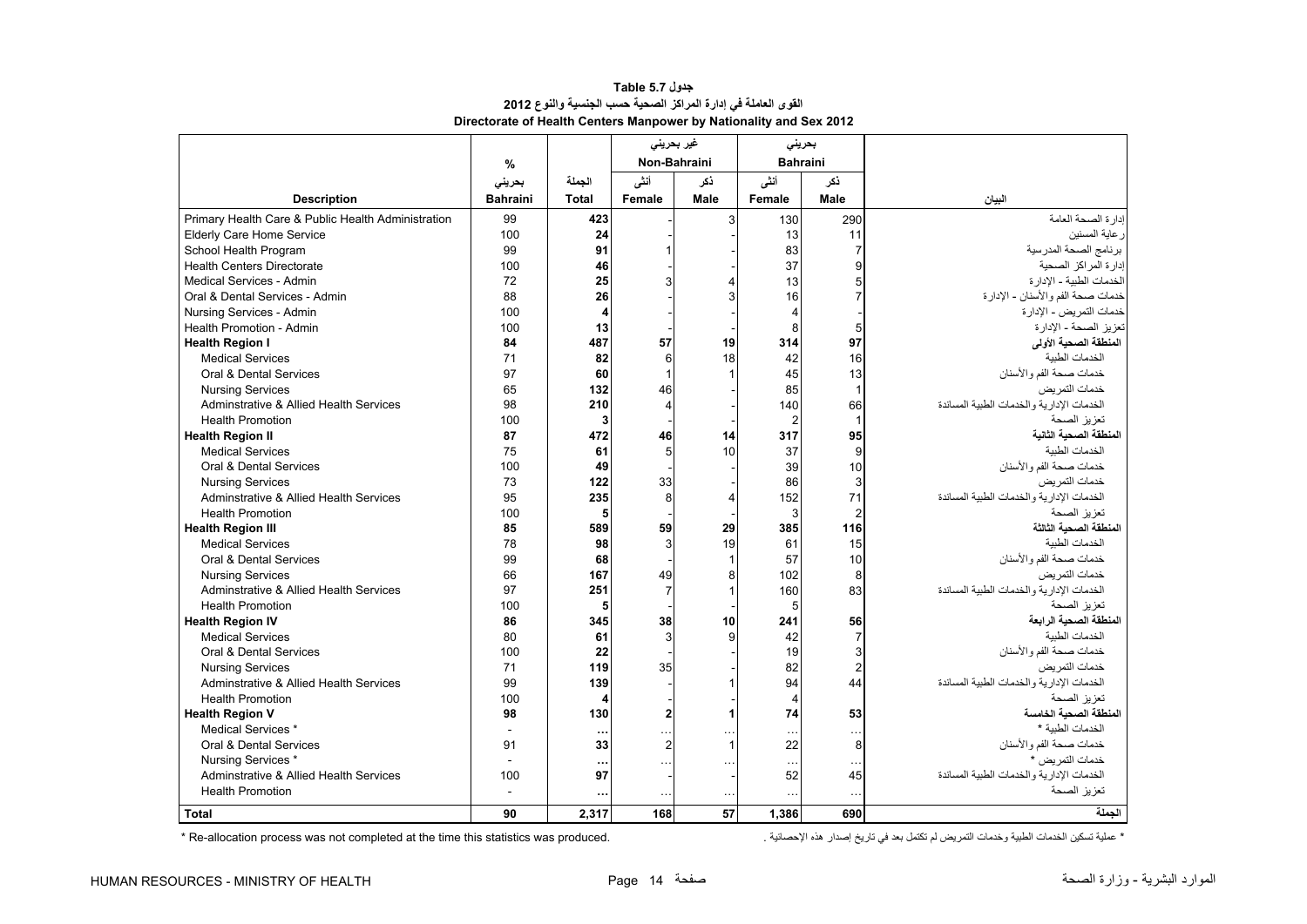| جدول Table 5.8                                                        |  |  |  |  |  |  |  |  |
|-----------------------------------------------------------------------|--|--|--|--|--|--|--|--|
| القوى العاملة في إدارة الصحة العامة حسب الجنسية والنوع 2012           |  |  |  |  |  |  |  |  |
| <b>Public Health Directorate Manpower by Nationality and Sex 2012</b> |  |  |  |  |  |  |  |  |

<span id="page-13-0"></span>

|                                     |                 |        | غیر بحرینی |              | بحريني          |                |                                                        |
|-------------------------------------|-----------------|--------|------------|--------------|-----------------|----------------|--------------------------------------------------------|
|                                     |                 |        |            | Non-Bahraini | <b>Bahraini</b> |                |                                                        |
|                                     | $\%$            |        |            |              |                 |                |                                                        |
|                                     | بحرينى          | الجملة | أنشى       | نكر          | أنشى            | ذكر            |                                                        |
| <b>Description</b>                  | <b>Bahraini</b> | Total  | Female     | <b>Male</b>  | Female          | <b>Male</b>    | البيان                                                 |
| <b>Public Health Directorate</b>    | 100             | 10     |            |              |                 |                |                                                        |
| <b>Disease Control Section</b>      | 100             | 43     |            |              | 31              | 12             | إدارة الصحة العامة (مكتب المدير)<br>قسم مكافحة الأمراض |
| <b>Nutrition Section</b>            | 100             | 13     |            |              | 11              | 2              | ِ<br>قسم التغذية                                       |
| <b>Food Control Section</b>         | 100             | 82     |            |              | 30              | 52             | قسم مراقبة الأغذية                                     |
| <b>Environmental Health Section</b> | 99              | 222    |            | 3            | 18              | 201            | قسم صحة البيئة                                         |
| <b>Laboratory Section</b>           | 100             | 41     |            |              | 29              | 12             | قسم المختبر                                            |
| Birth and Death Registration Office | 100             | 8      |            |              | 5               | 3              | مكتب تسجيل المواليد والوفيات                           |
| Public Health Licensing Unit        | 100             | 4      |            |              |                 | 3 <sub>l</sub> | وحدة تراخيص الصحة العامة                               |
| <b>Total</b>                        | 99              | 423    |            |              | 130             | 290            | الجملة                                                 |